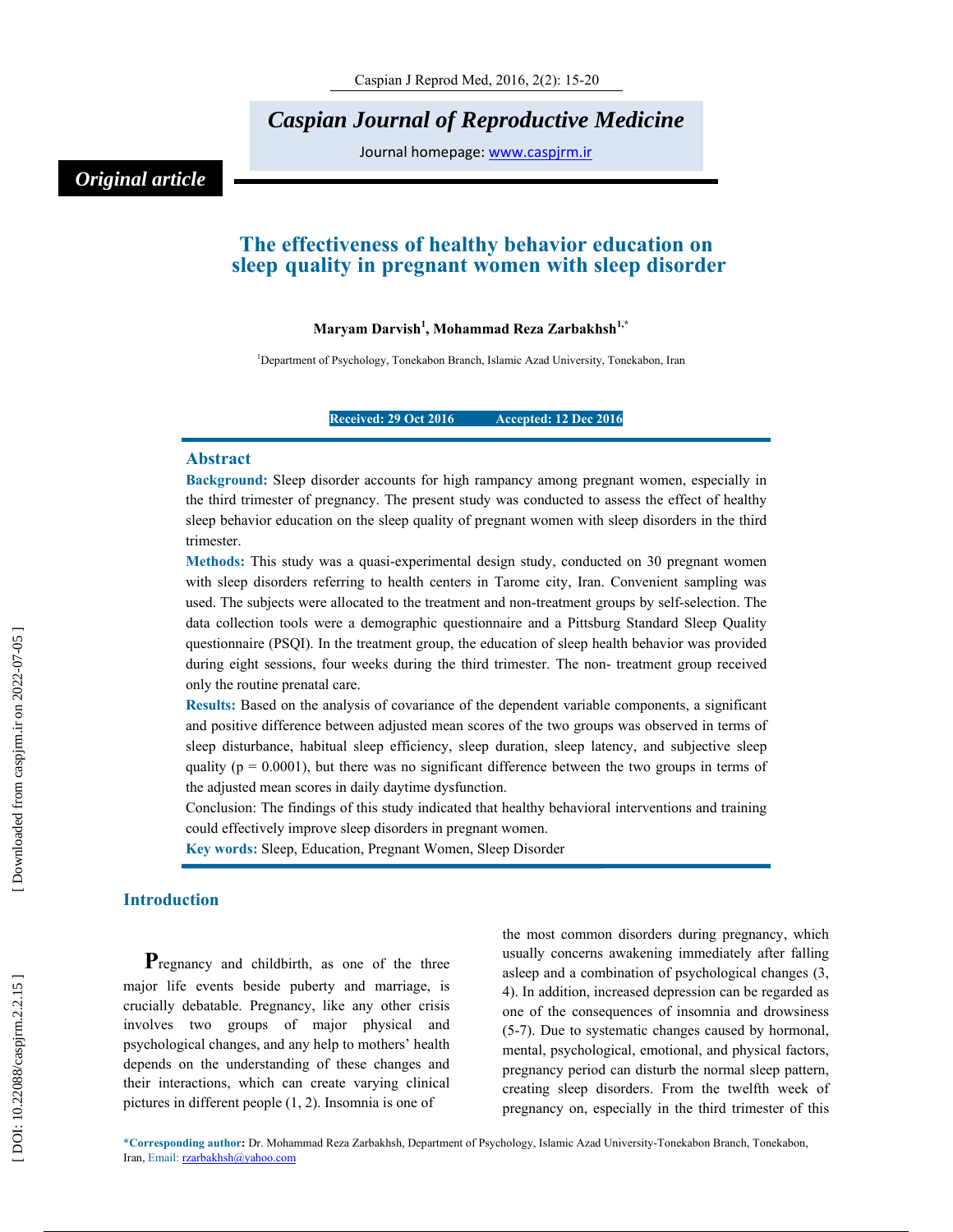period (due to abdominal growth caused by an increase in the size of uterus, swelling of limbs, etc), until 2 months after the childbirth, sleep disorders emerge in the form of frequent nocturnal awakening, less night sleep, and decreased sleep efficiency. Over 72 percent of women experience frequent overnight awakening during pregnancy (8). Several hormones are secreted during 24 hours, some of which are produced in pregnancy, including growth hormone, prolactin, melatonin, cortisol, thyroid stimulating hormone, oxytocin, placental hormones whose cycle could have impacts on sleep and change during pregnancy. Sex hormones, particularly estrogen and progesterone, among neurotransmitters maintain their levels so that they can assure sufficient sleep, but immediately in the postpartum, a sharp decline in the amount of estrogen and progesterone can create sleep disorders in most women who usually have trouble sleeping and remaining asleep, even when it is not their responsibility to take care of the baby (9-12). The fatigue in pregnancy is a consequence of the disturbance in sleep pattern. The fatigue of pregnancy may affect women's ability to endure the labor pain and their effort for vaginal delivery (13).

Sleep disorder during pregnancy is more likely to be affected by high blood pressure, preeclampsia, gestational diabetes, preterm birth, increased pregnancy, labor problems, longer labor stages and intrauterine growth retardation (8, 14). It seems that the changes in the sleep quality of pregnant women in the third trimester of their pregnancy is the cause of anxiety, depression, reduced pain tolerance, and the reduced control of their emotions, all of which can basically affect labor outcome and consequences (15). Evidence indicates that sleep disorder is ensued by psychological changes (11, 16). Some researchers have recommended behavioral techniques as suitable methods to improve sleep quality in patients with sleep disorders (17, 18), however limited evidence is available with regard to their efficacy. In addition, considering the prevalence of the sleep disturbances in the third trimester of pregnancy and the adverse effects of sleep disturbance on maternal and fetal consequences, further studies need to be done to examine the effect of healthy sleep behavior education on sleep quality among pregnant women with sleep disorders in the third trimester of their pregnancy.

### **Materials and Methods**

# Reprod Med

This study was a quasi-experimental design study conducted on pregnant women with sleep disorders referring to health centers in Tarome city, Iran. The Ethics Committee of the Islamic Azad University, Tonekabon, Iran approved the study (TONIAU.REC.1393.9169), and all subjects were given written informed consents prior to the study. The eligible participants were pregnant women from the prenatal class, who met the diagnostic criteria for sleep quality. These criteria were assessed by researchers using a standard Pittsburg Standard Sleep Quality questionnaire (PSQI).

The inclusion criteria for the study were primiparous women with gestational age of 28-30 weeks, ability to read and write, no use of drugs, no drinking alcohol, no history of severe depression, any sleeping drugs, and hormonal medications. The PSQI questionnaire measures people's sleep quality and patterns (19). It distinguishes the proper sleep quality from the improper one by evaluating seven sleep characteristics of people during the past months. The seven aspects are categorized into seven domains: the first domain regards subjective sleep quality or a person's general description of sleep quality. The second domain concerns sleep latency or delay in falling asleep. The third domain relates to sleep duration. The fourth domain is focused on sleep adequacy. The fifth domain deals with sleep disorder. The sixth domain pertains to the use of hypnotic drugs, and the seventh domain covers daily functioning as the experienced problems caused by sleeplessness. The questions regarding these domains are answered by the patient himself or herself. The answers are scaled from zero to 3, where the score of 3 represents the highest negative point in Likert scale. After summing up the final scores, a total score of 6 or higher indicates a sleep disorder or a poor sleep quality. It is worth noting that given the prohibition on the use of hypnotic drugs (the sixth domain) during pregnancy, and since the non-use of such drugs was a prerequisite for inclusion in the study, the score of this domain in calculation of the sleep score of the sample participants was invariably considered zero according to the opinions of the experts who determined the validity and the reliability of the questionnaire (10, 20). In Iran, Malekzadegan et al (2013) reported an internal consistency (Cronbach's alpha) of 0.88 for the PSQI (21). In a study by Buysse et al. (1989), a high validity and reliability was found for this questionnaire (19). In addition, Skouteris et al. (2009) found a satisfactory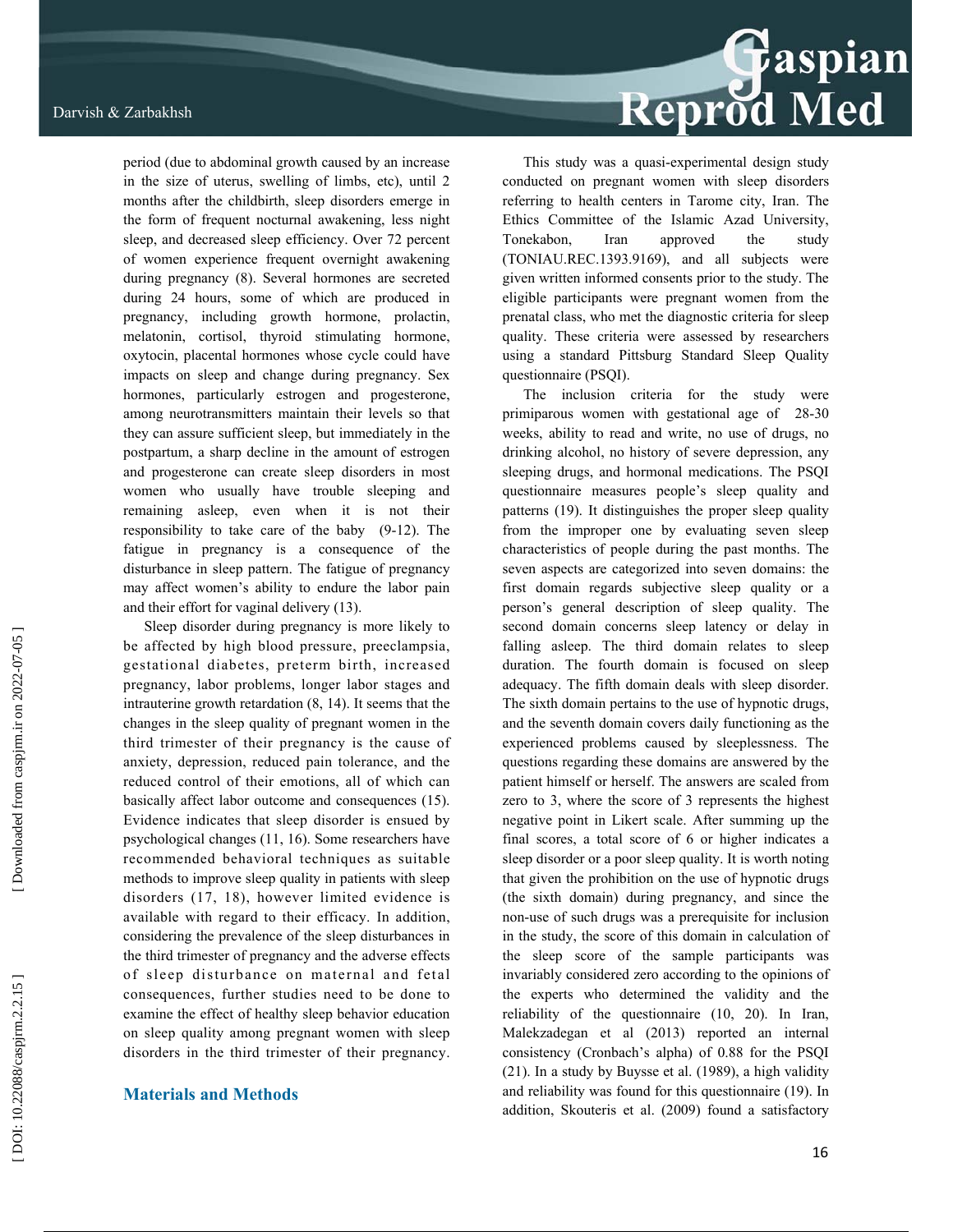psychometry in pregnancy. Their study also showed sleep quality in the mid- and late pregnancy (16).

After obtaining informed written consents, the women with scores  $\geq$ 5 were diagnosed as subjects with sleep disorders. The individuals with unwillingness for cooperation, abortion, and preterm labor were excluded from the study.

Forty seven pregnant women were found qualified according to the above mentioned criteria. Of this number, 24 individuals chose to be in the treatment group, and 23 selected the control group. The education for sleep health behavior was provided during eight sessions, for four weeks in the third trimester in the form of two 12-member groups in the health care centers. Lectures and slide shows, and a pamphlet were also given to the participants throughout education. The no treatment group received only the routine prenatal care. The content of the educational course on sleep health behavior included the characteristics of normal sleep and sleep changes in pregnancy, finding solution for most pregnancy complaints disturbing sleep during pregnancy, optimizing healthy sleep habits, reducing emotional stress, and controlling diet. Nine subjects in the treatment group and eight subjects in the no-treatment group were excluded from the study due to abortion, preterm labor, and unwillingness to continue the study. The PSQI were completed by the both groups before the treatment and 1 month after the intervention.

All analyses were done by SPSS 18 (SPSS Inc, Chicago, Illinois, and the United States). For the analysis of the dependent variable, the sleep quality, in the treatment group and the no-treatment group, the Bonferroni correction was used.

Table 1. The basic characteristics of pregnant women in treatment group and no treatment group

Reprod Med

| <b>Variables</b>                                                   | <b>Treatment</b>       | No treatment  | $P-$  |
|--------------------------------------------------------------------|------------------------|---------------|-------|
|                                                                    | group                  | group $N(\%)$ | value |
|                                                                    | $N\binom{0}{0}$ (n=15) | $(n=15)$      |       |
| Age (years)                                                        |                        |               | 1.00  |
| <25                                                                | 6(40)                  | 6(40)         |       |
| >25                                                                | 9(60)                  | 9(60)         |       |
|                                                                    |                        |               |       |
| <i>Education level</i>                                             |                        |               | 0.53  |
| <diploma< td=""><td>2(13.3)</td><td>3(20)</td><td></td></diploma<> | 2(13.3)                | 3(20)         |       |
| Diploma                                                            | 10(66.7)               | 11(73.3)      |       |
| Collegiate                                                         | 3(20.0)                | 1(6.7)        |       |
| .Job                                                               |                        |               | 0.07  |
| Work in home                                                       | 12(80.0)               | 15 (100)      |       |
| Work outside                                                       | 3(20.0)                | 0(0.0)        |       |

### **Results**

The basic characteristics of the subjects in both groups showed no significant differences (Table 1). A statistically significant change was observed in the mean scores of sleep quality and its subscales in the treatment group compared with the no-treatment group in the third trimester ( $P \le 0.05$ ) (Table 2).

As presented in Table 3, based on the analysis of the covariance of the dependent variable components, there was a significant and positive difference  $(p =$ 0.0001) between the adjusted mean scores of the two groups in terms of sleep disturbance  $(p = 0.0001)$ . habitual sleep efficiency ( $p = 0.0001$ ), sleep duration (p  $= 0.0001$ ), sleep latency ( $p = 0.0001$ ), and subjective sleep quality ( $p = 0.0001$ ). It should be mentioned that

Table 2. Sleep quality of pregnant women in treatment group and no treatment group

|                             | Treatment Group (n=15)                              |                  | No treatment Control Group (n=15) |                          |  |
|-----------------------------|-----------------------------------------------------|------------------|-----------------------------------|--------------------------|--|
| <b>Variable</b>             | <b>Post intervention</b><br><b>Pre-intervention</b> |                  | <b>Pre-intervention</b>           | <b>Post intervention</b> |  |
|                             | $(Mean \pm SD)$                                     | $(Mean \pm SD)$  | $(Mean \pm SD)$                   | $(Mean \pm SD)$          |  |
| Sleep quality               | $13.9 \pm 2.5$                                      | $3.5\pm0.9$      | $13.3 \pm 4.3$                    | $14.9 \pm 3.0$           |  |
| Daytime                     | $1.3 \pm 0.8$                                       | $0.4\pm 0.6$     | $1.5 \pm 0.9$                     | $1.5 \pm 0.9$            |  |
| dysfunction                 |                                                     |                  |                                   |                          |  |
| Sleep disturbance           | $8.9 \pm 2.5$                                       | $2.5 \pm 1.1$    | $7.9 \pm 3.2$                     | $9.2 \pm 2.1$            |  |
| Habitual sleep              | $55.5 \pm 12.5$                                     | $75.3\pm 6.1$    | $58.8 \pm 12.1$                   | $49.4 \pm 13.5$          |  |
| efficiency                  |                                                     |                  |                                   |                          |  |
| Sleep duration              | $236.0 \pm 47.7$                                    | $352.0 \pm 59.4$ | $244.0\pm 66.0$                   | $204.0\pm 63.3$          |  |
| Sleep latency               | $1.8 \pm 0.9$                                       | $0.3 \pm 0.5$    | $1.3 \pm 1.2$                     | $1.6 \pm 1.1$            |  |
| Subjective of sleep quality | $1.7 + 5.9$                                         | $0.4 \pm 0.5$    | $1.7 \pm 0.6$                     | $1.7 \pm 0.6$            |  |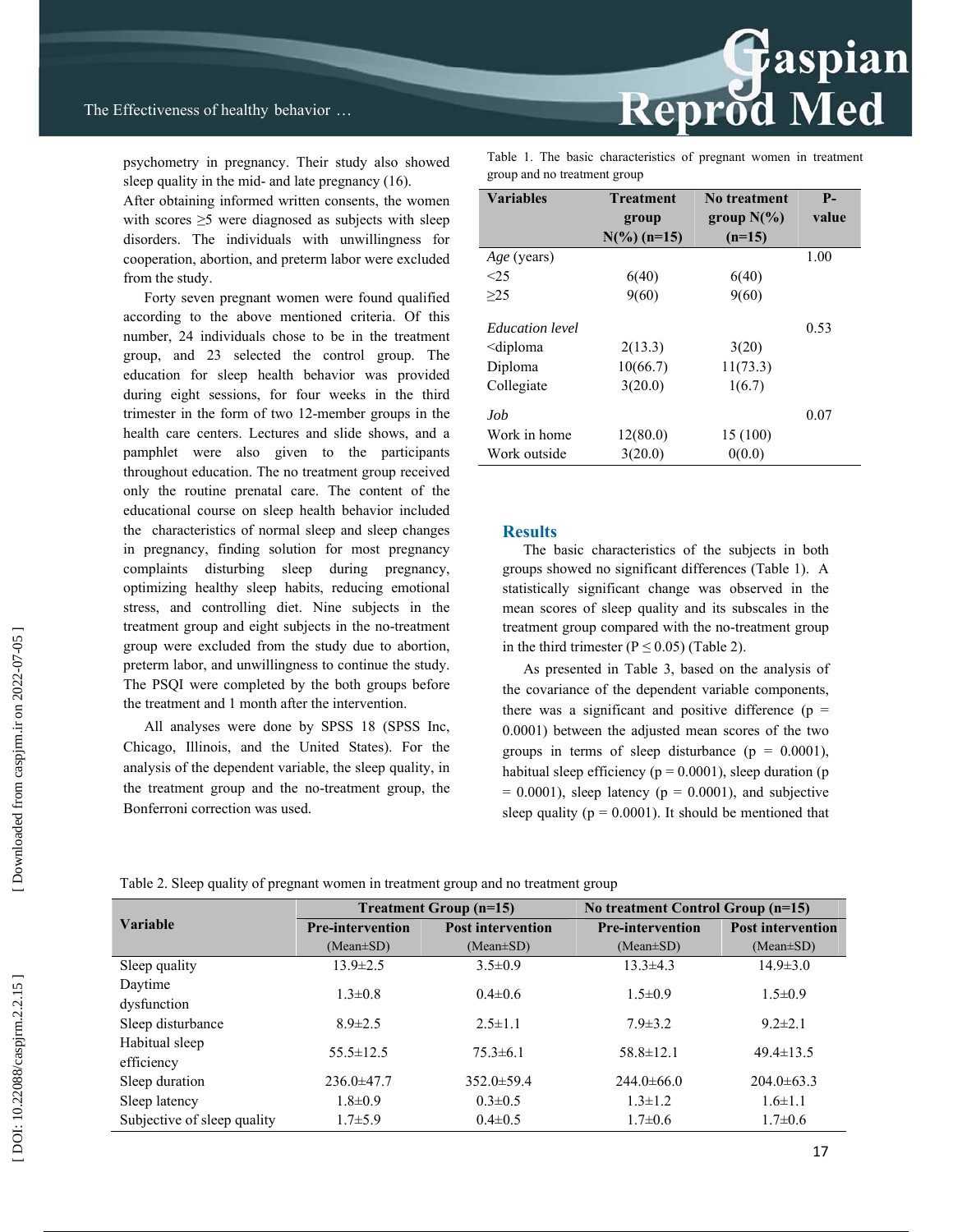Table 3**.** The covariance analysis for performance of sleep quality in pregnant women

| <b>Source of changes</b>                             | <b>SS</b> | df           | <b>MS</b> | F      | p-value | <b>Effect</b><br>size $(\eta^2)$ | Power of<br>test |
|------------------------------------------------------|-----------|--------------|-----------|--------|---------|----------------------------------|------------------|
| Indp. var. & sleep<br>quality pretest                | 647.27    | 1            | 647.27    | 202.69 | 0.0001  | 0.91                             | 1.00             |
| Indp. var. & Daytime<br>Dysfunction pretest          | 1.71      | 1            | 1.71      | 3.83   | 0.064   | 0.15                             | 1.00             |
| Indp. var. & sleep<br>disturbance pretest            | 258.91    | 1            | 258.91    | 165.18 | 0.0001  | 0.89                             | 1.00             |
| Indp. var. & Habitual<br>sleep<br>efficiency pretest | 3121.50   | $\mathbf{1}$ | 3121.50   | 36.32  | 0.0001  | 0.63                             | 1.00             |
| Indp. var. & sleep<br>duration pretest               | 104950.49 | $\mathbf{1}$ | 104950.49 | 28.56  | 0.0001  | 0.48                             | 1.00             |
| Indp. var. & sleep<br>latency                        | 10.54     | $\mathbf{1}$ | 10.54     | 19.17  | 0.0001  | 0.48                             | 1.00             |
| Indp. var. & subjective<br>of sleep quality pretest  | 8.48      | 1            | 8.48      | 46.591 | 0.0001  | 0.69                             | 1.00             |

there was no significant difference between the two groups in terms of the adjusted mean scores in daily daytime dysfunction.

### **Discussion**

The results of the statistical analysis in the present study indicated a significant difference between the experimental group and the control group in terms of sleep quality and its constituents in the pregnant women in the third trimester of pregnancy after the behavioral training. Therefore, considering the significance of the mean differences at 99 percent confidence, the research hypotheses on the effectiveness of group behavioral treatment on the improvement of women sleep quality in the third trimester of pregnancy were confirmed. These results are consistent with the findings of Malekzadegan et al. (21), Da Costa et al. (15), Neau et al. (22), Pires et al (23), Stacey et al (24), Hall et al. (25), and Okun et al. (26).

The limitations of this research were as follows. First of all, this study used a quasi-experimental design to assess the effect of healthy behavior education on sleep Quality. The participants chose the treatment through self-selection, and there was no random assignment. In addition, the standard self-reporting PSQI was used to assess sleep quality in the participants. There is a possibility of reports overstating or understating the reality in answers. This could result in the misclassifications of individuals with sleep disorder as the ones without it. However, the exclusive use of PSQI for the assessment of sleep quality in pregnant women without performing a clinical interview demonstrated a high psychometric quality (2). Therefore, future clinical trial on this topic is recommended with randomized samples, which may yield more comprehensive results. Also, it is necessary to conduct clinical interviews for more generalizable results. In addition, in order to conduct research similar to the present one, it is necessary to consider the attendance of pregnant women's husbands for creating an appropriate environment, which can also lead to more efficacy of the treatment process.

 Despite the limitations, the results of the present research could have important implications for future studies and sleep hygiene promotion programs. These findings can help improve sleep quality in pregnant women in the third trimester of their pregnancy. Since information regarding the sleep quality of pregnant women is essential, the validity of the self-reported sleep quality information should be taken seriously.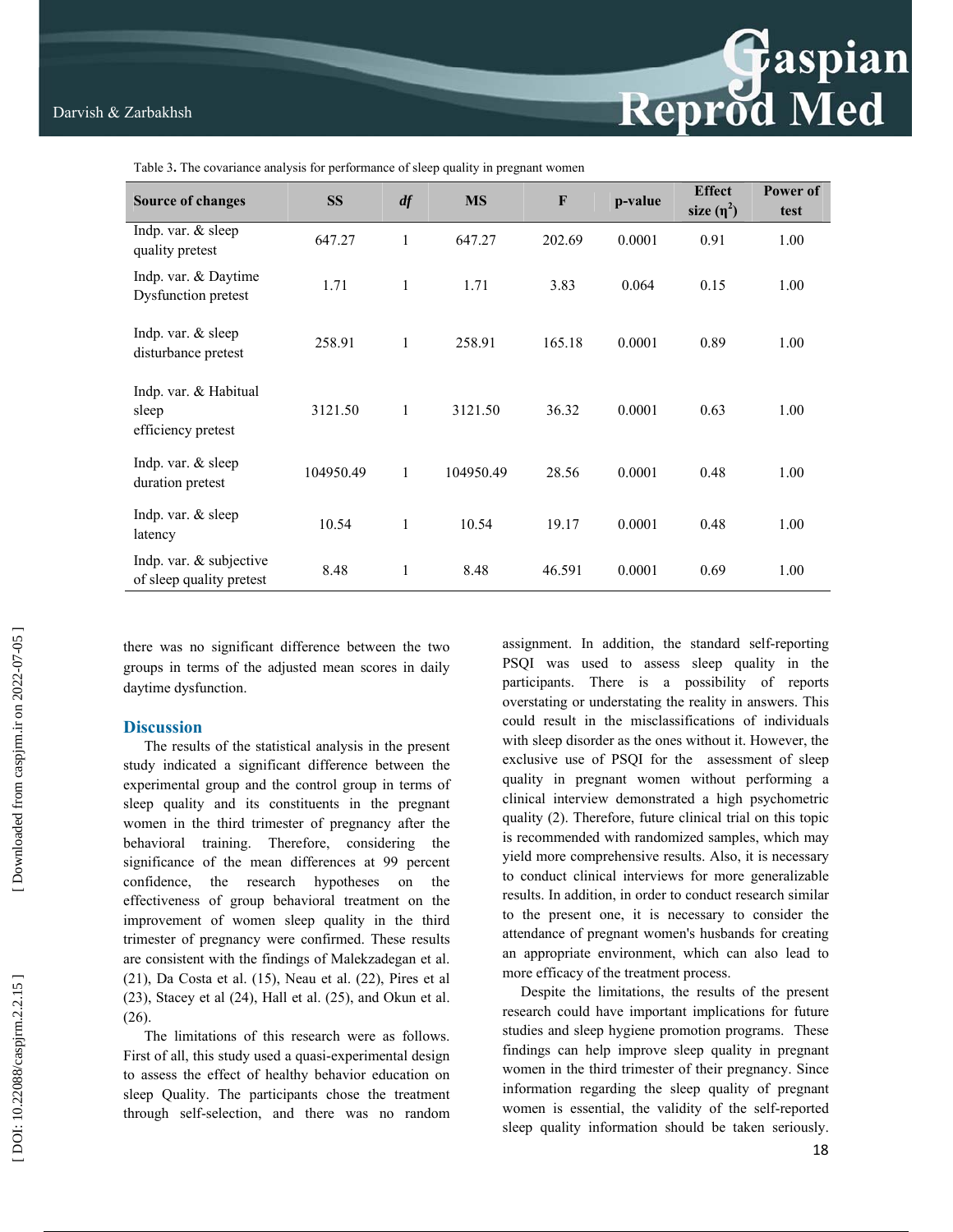Health care providers should provide pregnant women with an appropriate sleep quality questionnaire so that they can make more accurate assessment of health disorders during pregnancy.

In conclusion, applying no-drug and low-cost methods like this group behavioral treatment could effectively improve sleep disorders in pregnant women.

### **Conclusion**

This study helped us realize the importance of early menarche age identifying factors affecting the health of pregnant women. The results of this study can persuade midwives, physicians, and health care practitioners to pay attention to menarche age before pregnancy. We did not find any association between irregular menstruations and gestational diabetes.

### **Acknowledgements**

This paper was derived from a master's thesis. We would like to thank the president of the health network of Tarome city, our dear colleague Mrs. Rouhani, and all the participating mothers as well as the staff at the clinical research development unit of Rouhani hospital.

### **Conflict of interest**

None declared.

### **References**

- 1. Davis-Floyd RE. Birth as an American Rite of Passage: Second Edition, With a New Preface: University of California Press; 2004.
- 2. Gottlieb DJ. Does Obstructive Sleep Apnea Treatment Reduce Cardiovascular Risk?: It Is Far Too Soon to Say. JAMA. 2017 Jul 11;318(2):128- 130.
- 3. Kizilirmak A, Timur S, Kartal B. Insomnia in pregnancy and factors related to insomnia. ScientificWorldJournal. 2012;2012:197093.
- 4. Fernandez-Alonso AM, Trabalon-Pastor M, Chedraui P, Perez-Lopez FR. Factors related to insomnia and sleepiness in the late third trimester of pregnancy. Arch Gynecol Obstet. 2012 Jul;286(1):55-61.
- 5. Mourady D, Richa S, Karam R, Papazian T, Hajj Moussa F, El Osta N, et al. Associations between quality of life, physical activity, worry, depression and insomnia: A cross-sectional designed study in

## **Reprod Med**

healthy pregnant women. PLoS One. 2017;12(5):e0178181.

- 6. Field T, Diego M, Hernandez-Reif M, Figueiredo B, Schanberg S, Kuhn C. Sleep disturbances in depressed pregnant women and their newborns. Infant Behav Dev. 2007 Feb;30(1):127-133.
- 7. Slaughter JR. Sleep and depression. Mo Med. 2006 Sep-Oct;103(5):526-528.
- 8. Gupta R, Dahiya S, Bhatia MS. Effect of depression on sleep: Qualitative or quantitative? Indian journal of psychiatry. 2009;51(2):117.
- 9. Qiu C, Gelaye B, Fida N, Williams MA. Short sleep duration, complaints of vital exhaustion and perceived stress are prevalent among pregnant women with mood and anxiety disorders. BMC Pregnancy Childbirth. 2012 Oct 03;12:104.
- 10. Mindell JA, Cook RA, Nikolovski J. Sleep patterns and sleep disturbances across pregnancy. Sleep Med. 2015 Apr;16(4):483-488.
- 11. Sahota PK, Jain SS, Dhand R. Sleep disorders in pregnancy. Curr Opin Pulm Med. 2003 Nov;9(6):477-483.
- 12. Santiago JR, Nolledo MS, Kinzler W, Santiago TV. Sleep and sleep disorders in pregnancy. Ann Intern Med. 2001 Mar 06;134(5):396-408.
- 13. Chang JJ, Pien GW, Duntley SP, Macones GA. Sleep deprivation during pregnancy and maternal and fetal outcomes: is there a relationship? Sleep Med Rev. 2010 Apr;14(2):107-114.
- 14. Romero R, Badr MS. A role for sleep disorders in pregnancy complications: challenges and opportunities. Am J Obstet Gynecol. 2014 Jan;210(1):3-11.
- 15. Da Costa D, Dritsa M, Verreault N, Balaa C, Kudzman J, Khalife S. Sleep problems and depressed mood negatively impact health-related quality of life during pregnancy. Arch Womens Ment Health. 2010 Jun;13(3):249-257.
- 16. Skouteris H, Wertheim EH, Germano C, Paxton SJ, Milgrom J. Assessing sleep during pregnancy: a study across two time points examining the Pittsburgh Sleep Quality Index and associations with depressive symptoms. Womens Health Issues. 2009 Jan-Feb;19(1):45-51.
- 17. Hossain JL, Shapiro CM. The prevalence, cost implications, and management of sleep disorders: an overview. Sleep Breath. 2002 Jun;6(2):85-102.
- 18. Hung HM, Chiang HC. [Non-Pharmacological Interventions for Pregnancy-Related Sleep Disturbances]. Hu Li Za Zhi. 2017 Feb;64(1):112- 119.